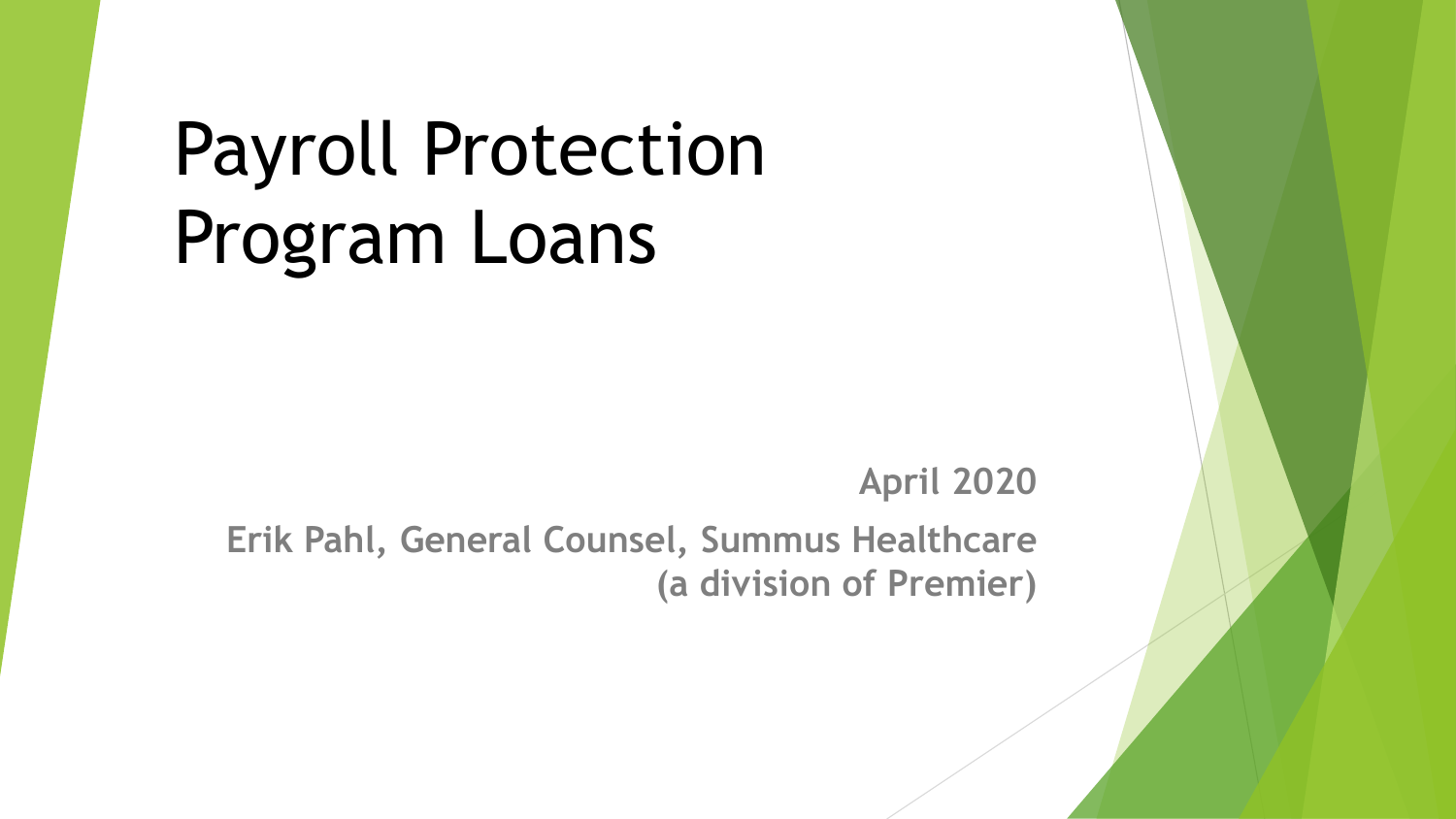#### **More Definitive Guidance Coming**

- ▶ SBA must issue regulations by April 27, 2020
- The CARES Act modifies Section 7(a) of the Small Business Act. New "Paycheck Protection Loans" will be available during the "covered period," from February 15, 2020 –June 30, 2020
- ▶ The loans are available from Treasury approved banks and credit unions.
- You don't need to establish that you were unable to get credit elsewhere. No personal guarantee is required. No collateral is required.
- Program open to June 30, but funding cap, and loans are first come first served. Max loan is capped at \$10M.
- **Demontation Seeps** Vaived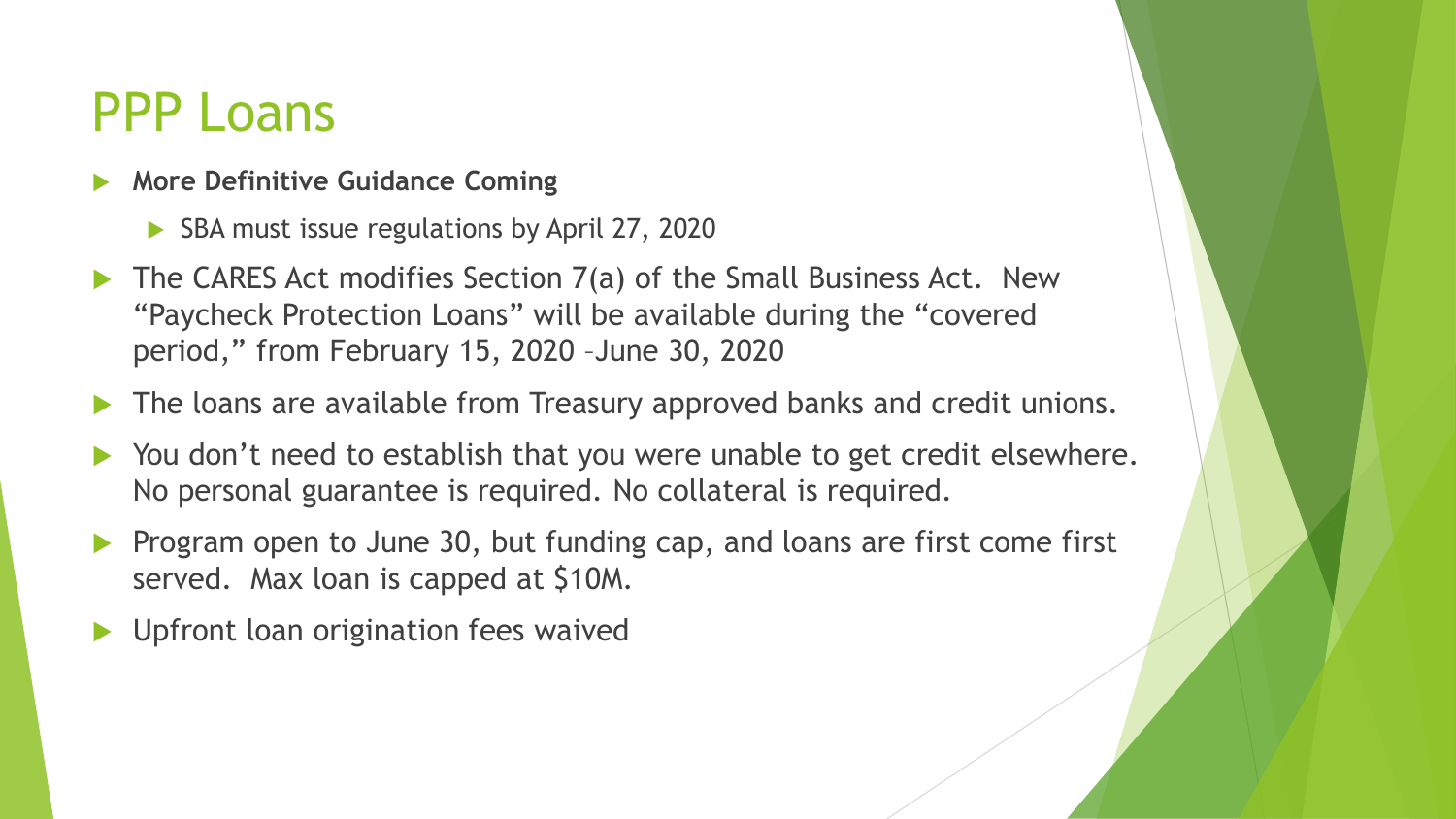Paycheck Protection Loans

- $\blacktriangleright$  Term of the loan: maturity 2 years
- Interest rate of 1%
- Deferral of repayment for 6 months.
- There will be no prepayment penalties, no guarantee fees, and no yearly fees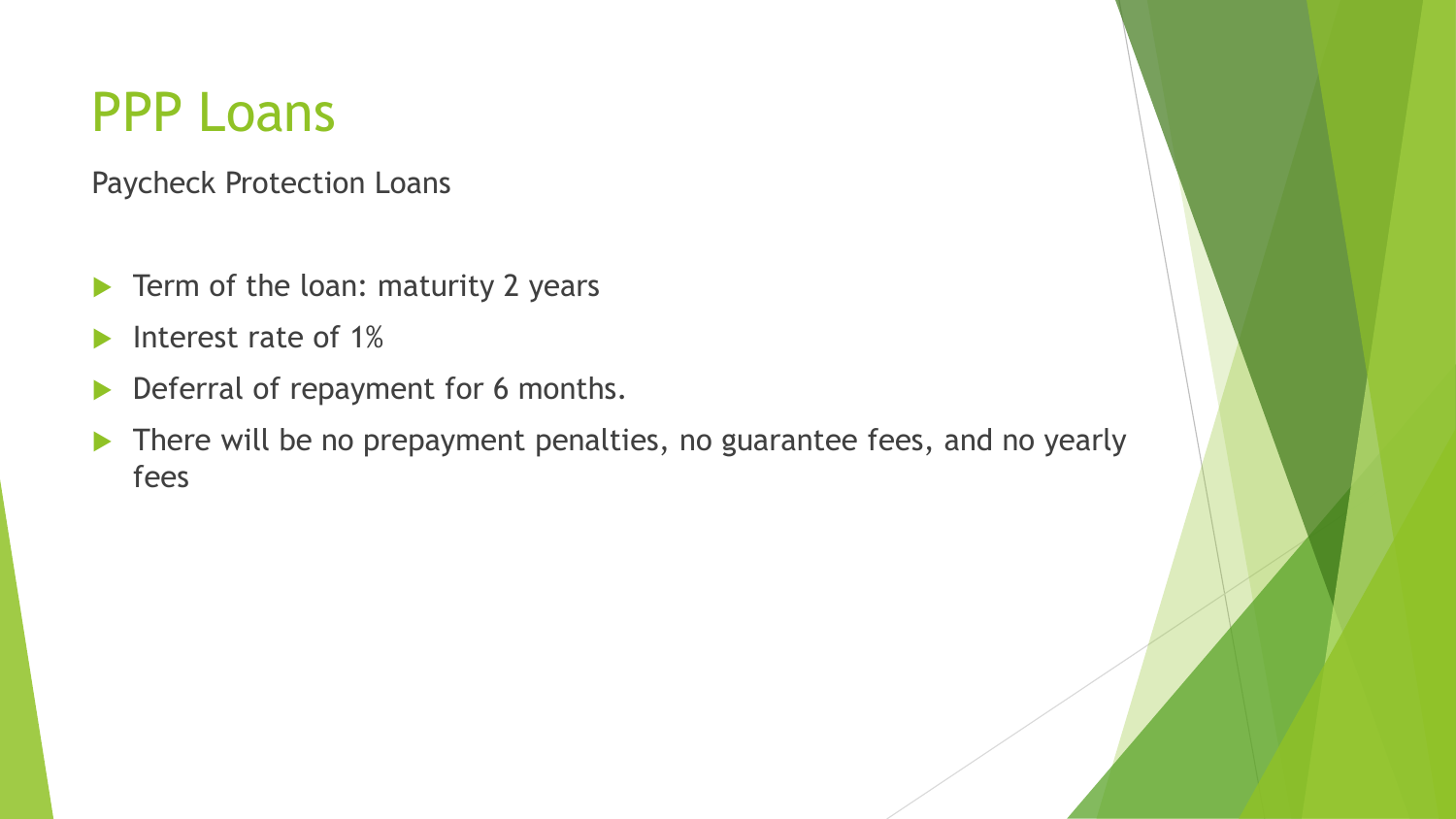### **Eligible Entities:**

- "Small business concern"
- Any Business concern, nonprofit organization (Section 501(c)(3), Section 501(c)(19) veterans organizations), or tribal business concern if it has no more than the greater of 500 employees
- If applicable, the size standard in number of employees for the industry (NAICS Code) established by the SBA.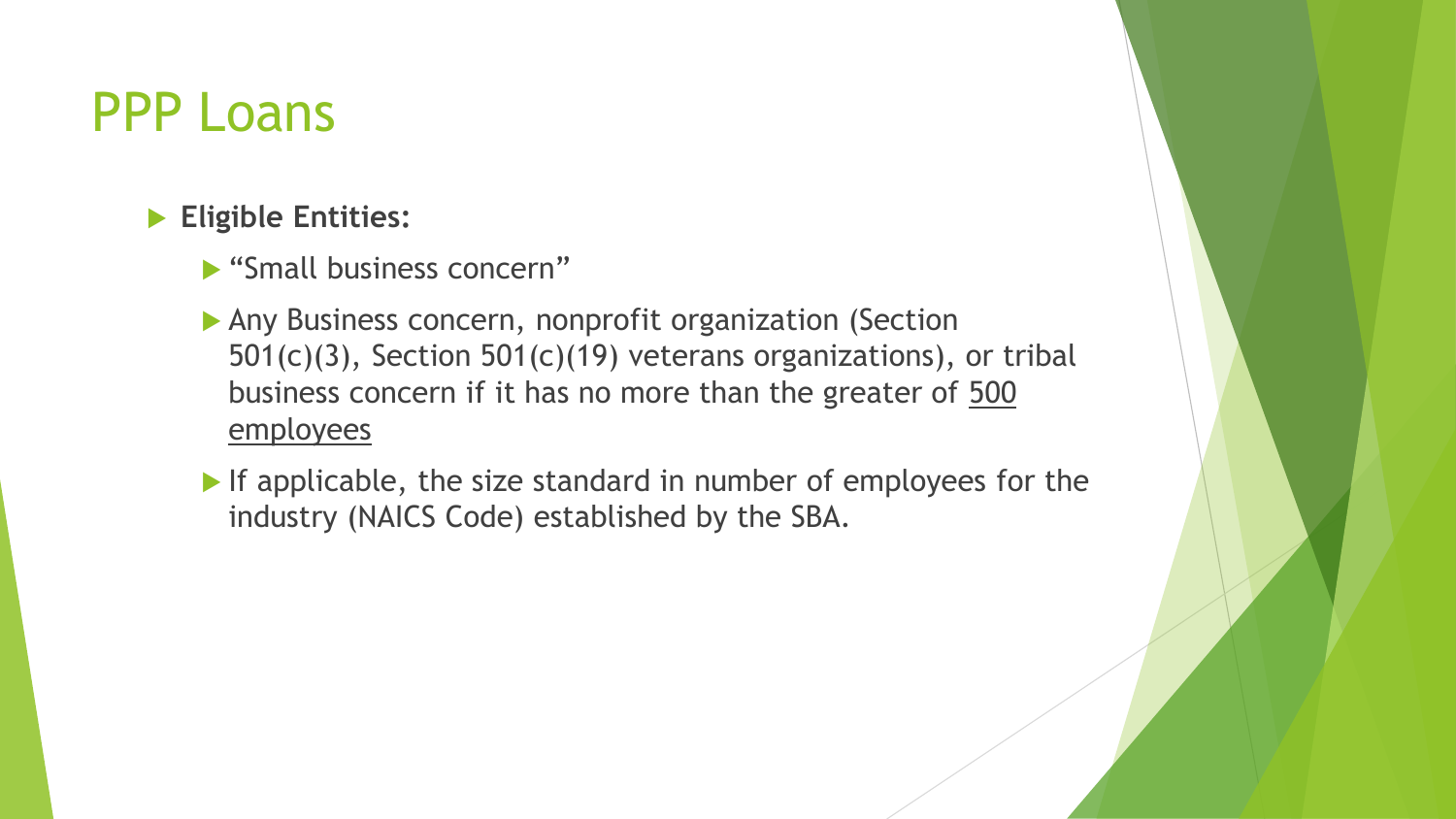**Maximum Loan Amount is** Lesser of:

- The sum of the Average monthly payroll costs for the 1 year prior to the date on which the loan is made x 2.5, PLUS
	- Any outstanding disaster loan under Section 7(b)(2) of the SBA (Economic Injury Disaster Loan - EIDL) that was made after January 31, 2020 and refinanced into a 7(a) loan.
	- If you weren't in business from February 15, 2019 through June 30, 2019, take 2.5 multiplied by the average payroll costs from January 1, 2020 and ending February 29, 2020.

 $\blacktriangleright$  \$10M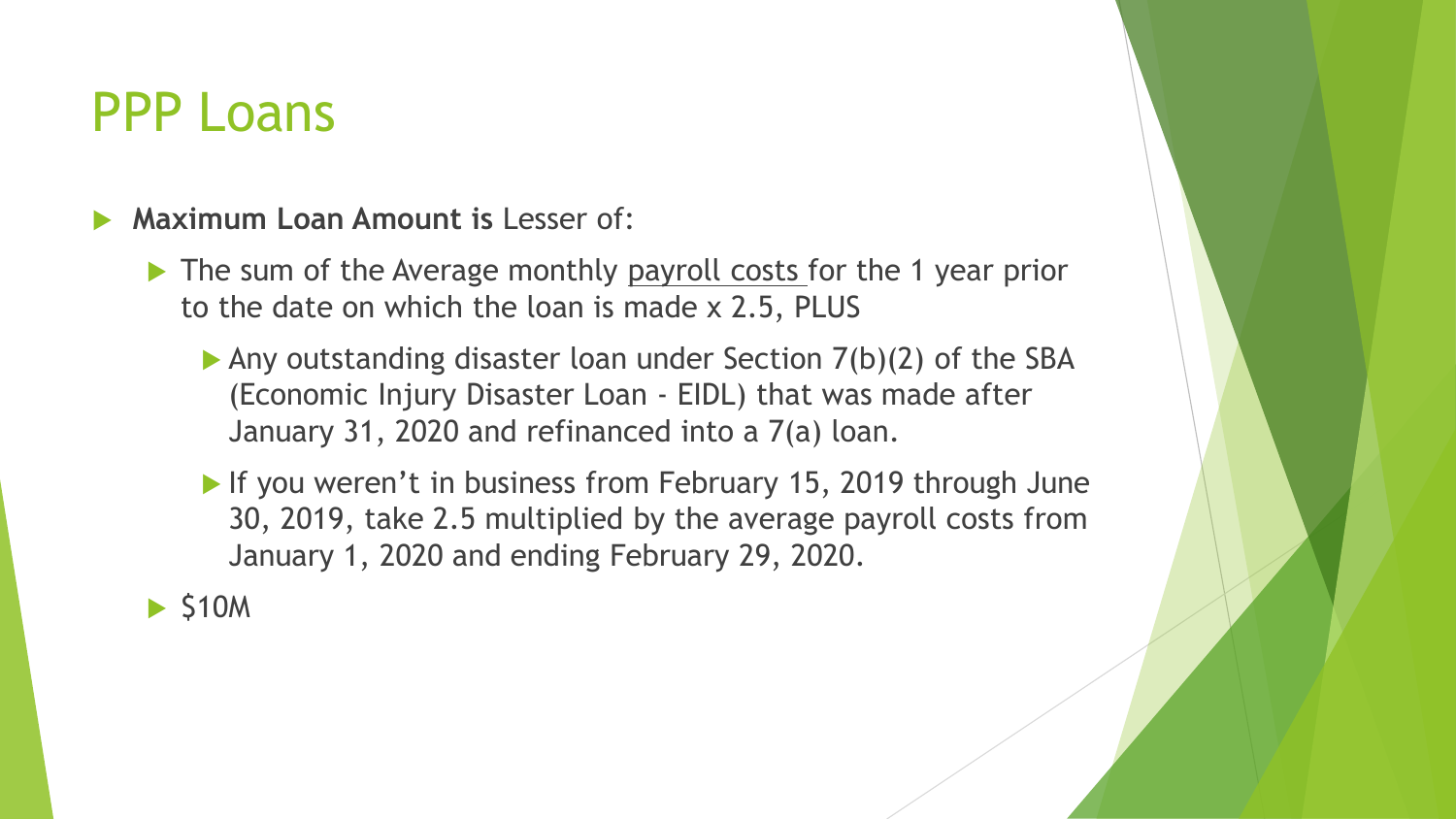# PPP Loans – Payroll Costs Include

- Payments of compensation to employees for: Wages, commission, salary (not to exceed an annualized rate of pay of \$100,000)
- Self-employed taxpayers: net earnings from self employment up to \$100,000
- Vacation, parental, family, medical or sick leave,
- Severance, separation pay, and any retirement benefit
- Group health care benefit pay including insurance premiums
- State or local tax on the compensation of employees
- Not counted:
	- ▶ Compensation above \$100,000 for any one employee (on an annualized basis), Independent contractors
	- **Federal Employment or Withholding taxes**
	- ▶ Compensation for employee whose principal residence is outside US
	- ▶ Qualified sick leave and family emergency leave wages for which a credit is allowed under Sections 7001 and 7003 of FFCRA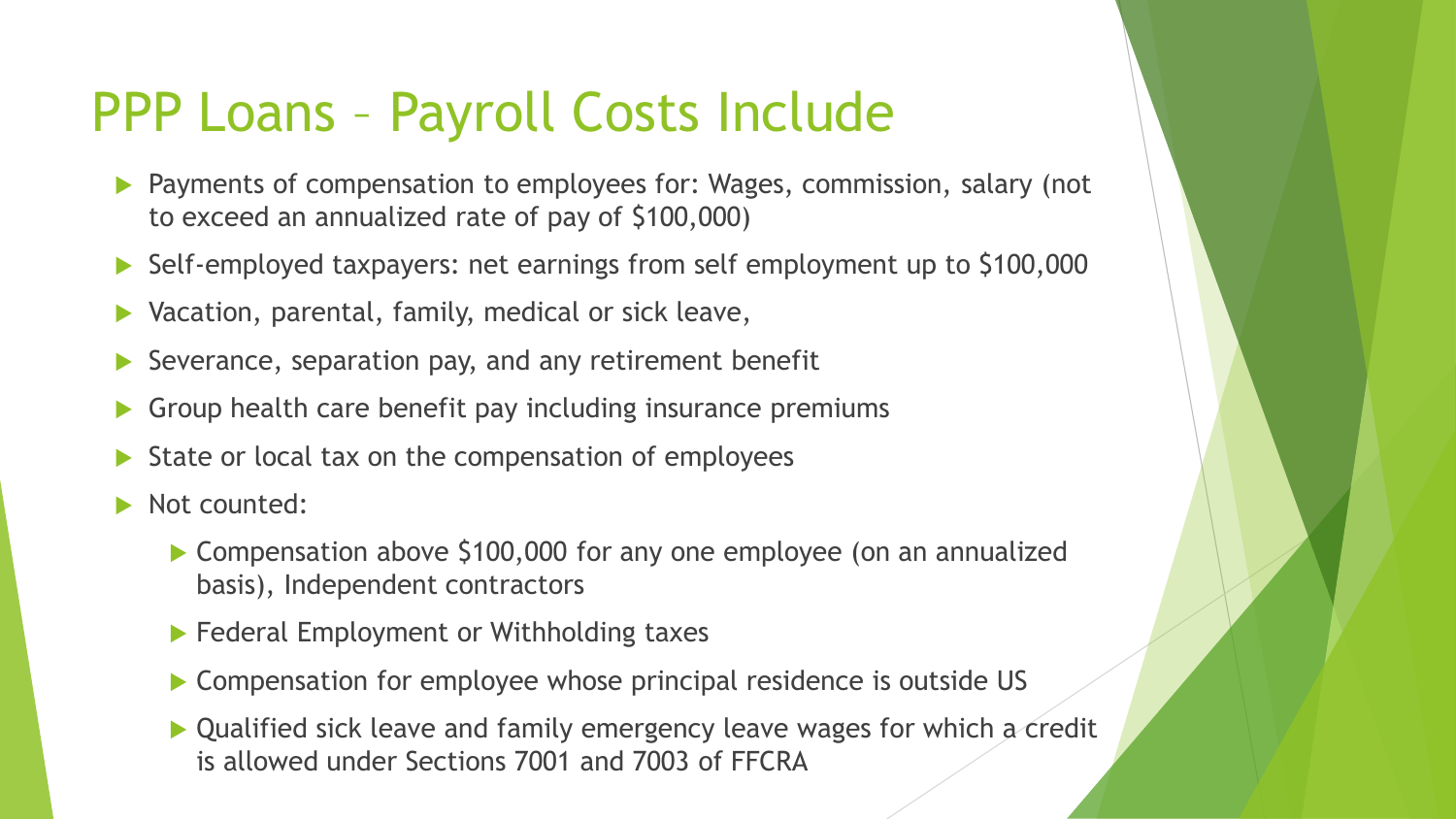#### **Acceptable Use of Funds**

- Payroll costs,
- Group health care benefits,
- Interest on any mortgage obligation
- **Rent**
- **D** Utilities
- Interest on other debt incurred before February 15, 2020.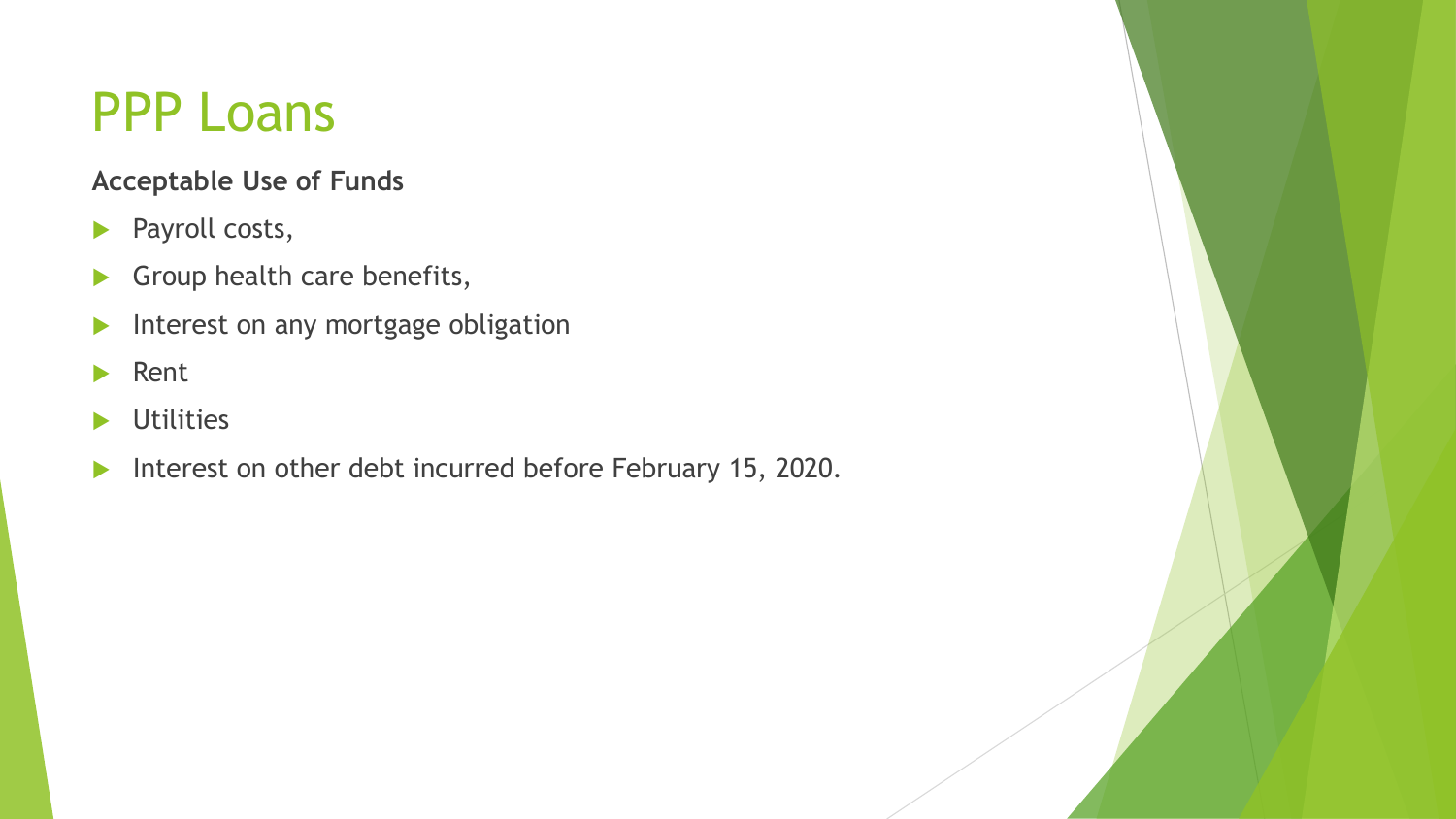#### **The borrower needs to certify:**

- That the uncertainty of current economic conditions makes the loan necessary to support the ongoing operations of the borrower,
- That the funds will be used to retain workers and maintain payroll or make mortgage payments, lease payments and utility payments,
- That the borrower has not and will not receive another loan under the Paycheck Protection Program from February 15, 2020 through December 31, 2020.
- Applicants must submit SBA Form 2483 and supporting documentation.
	- ▶ Must list all 20% owners, address, TIN
- Lenders must submit SBA Form 2484.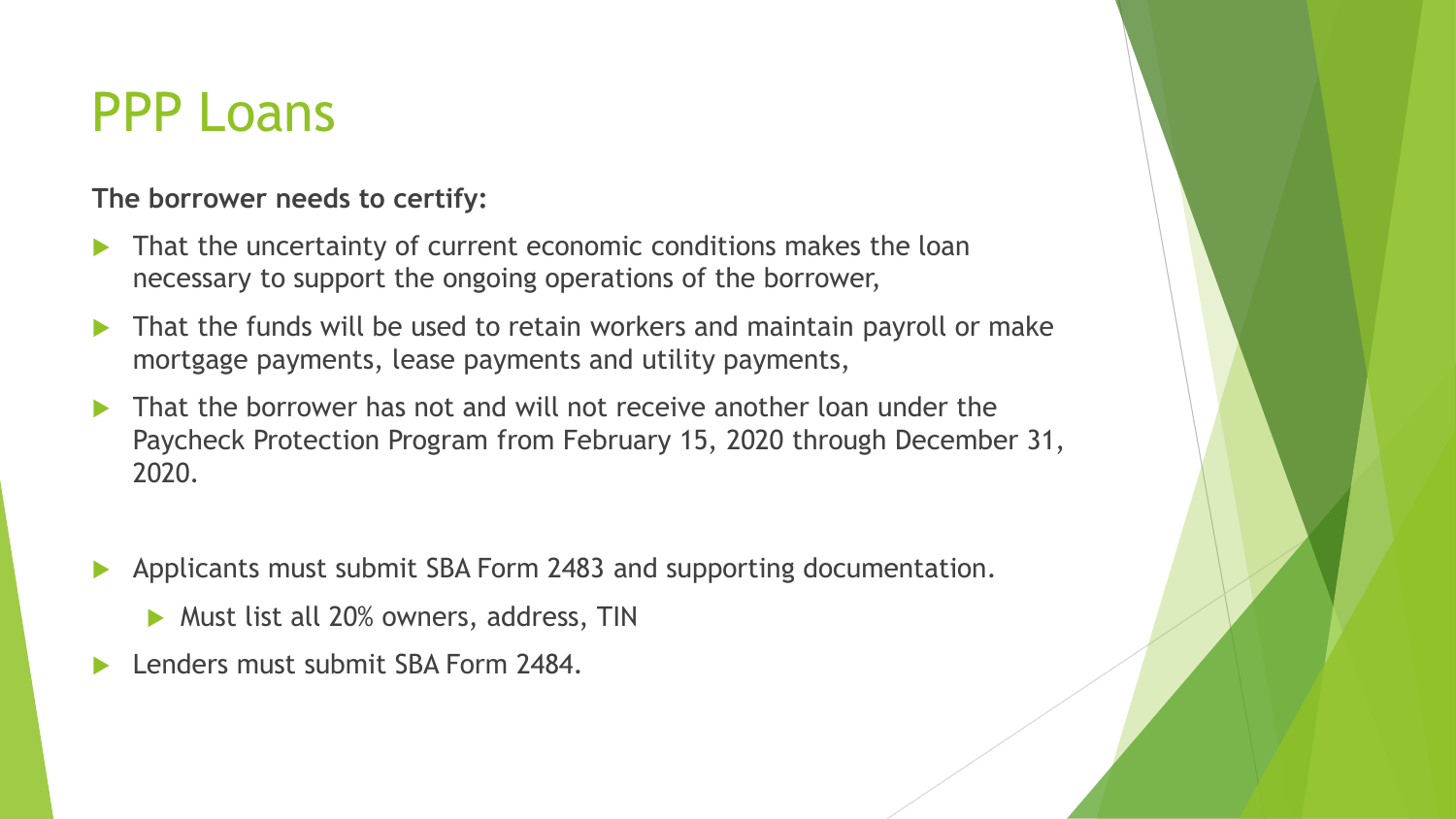#### **Supporting Documentation:**

- **Articles of Incorporation and Bylaws / Operating Agreement**
- Copy of Drivers License for all Owners
- Payroll expense verification documents, such as IRS Form 940 and 941, and payroll reports with bank statements
- Most recent mortgage or rent statements
- Trailing 12-month P&L statement
- Most recent utility bills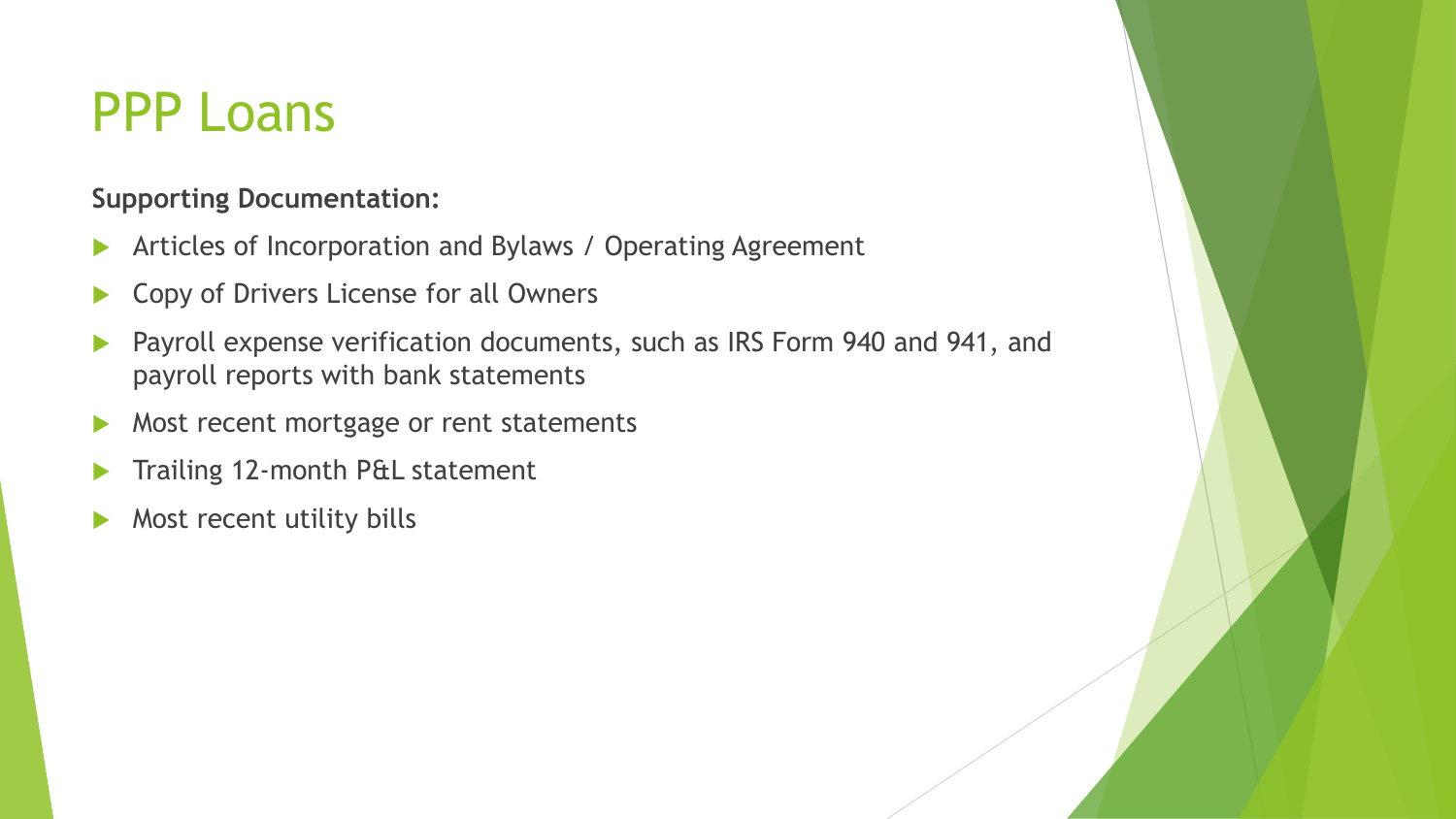**Loan forgiveness feature: Section 1106 of the CARES Act**

- If the Paycheck Protection Loan is used for its intended purposes, the first 8 weeks worth of certain payments will be forgiven on a tax-free basis.
	- Interest on a mortgage incurred before February 15, 2020
	- Rent for a lease in force before February 15, 2020
	- ▶ Utilities for which service started before February 15, 2020
	- ▶ Payroll costs (not to exceed \$100,000 annualized compensation per employee)
	- No more than 25% of loan forgiveness amount may be attributable to nonpayroll costs
- Forgiveness amount is not taxable income to borrower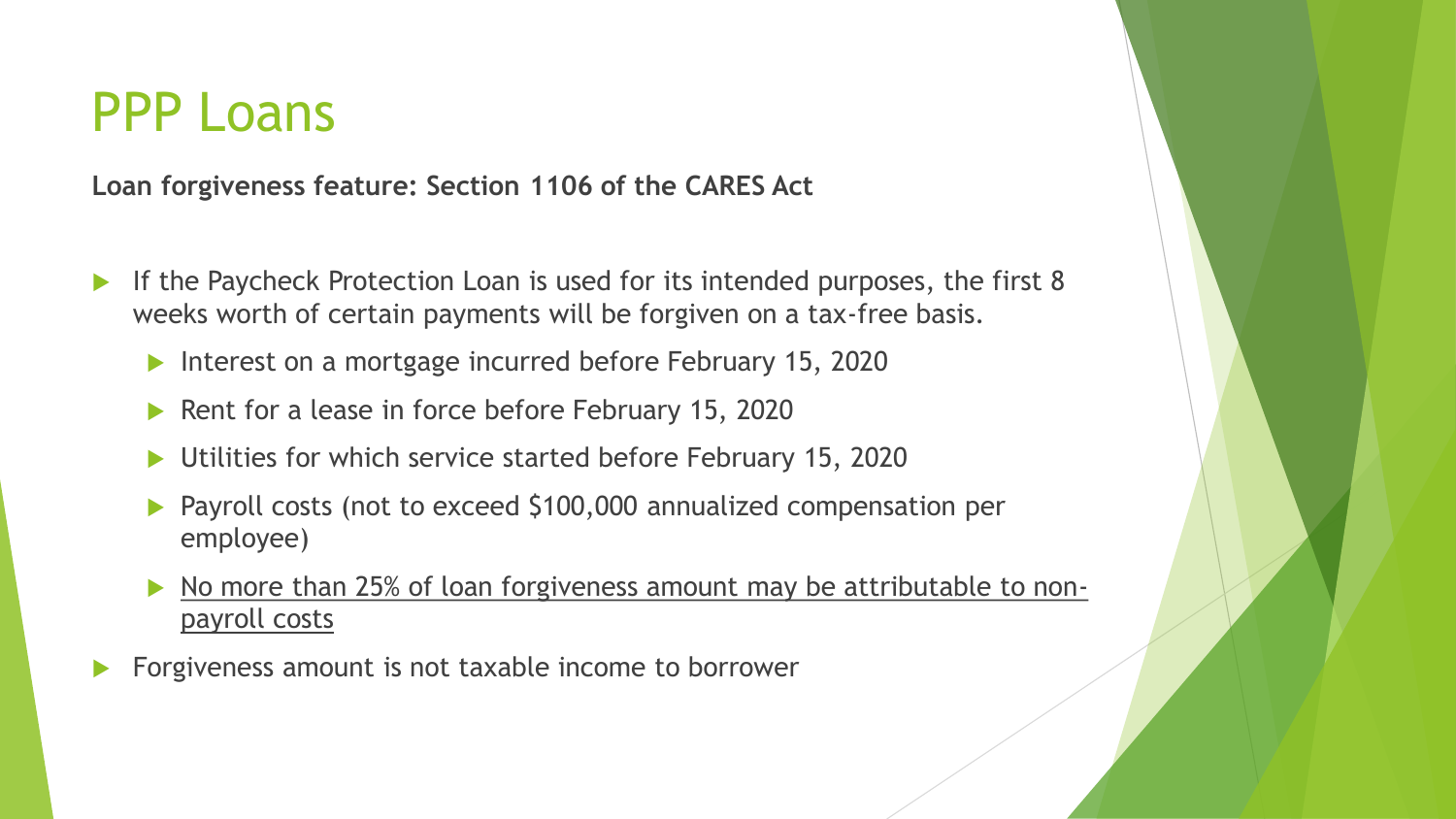- **Forgiveness amount will be reduced if you cut employees during** the 8-week period, or cut salary of some employees during the 8 week period
- **The amount eligible for forgiveness is reduced by multiplying the forgiveness amount by:** The quotient obtained by dividing: The average number of full-time equivalent employees of the borrower during the 8-week period from the date the loan originated, by either (at applicant's option):
	- The average number of full-time employees per month from February 15, 2019 through June 30, 2019, or
	- The average number of full time employees per month from January 1, 2020 through February 29, 2020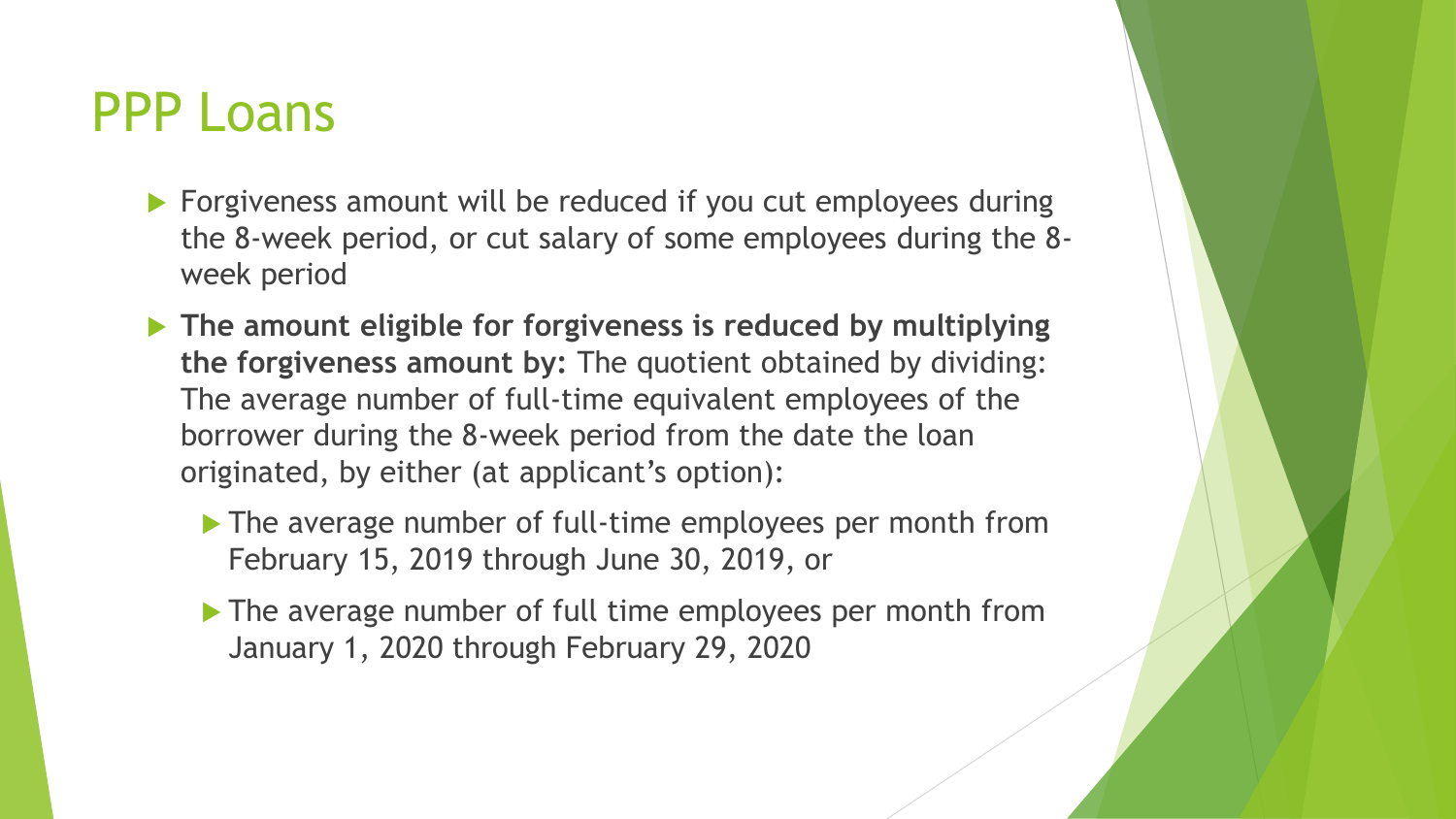**The amount eligible for forgiveness is also reduced by:** The total reduction in salary during the 8-week period of an employee earning less than \$100,000 (on an annualized basis ) by more than 25% when compared to the most recent quarter before the 8-week period began.

#### **Restoration of Forgiveness**

If an employer replaces any full-time employees or restores any substantially reduced wages that occurred during the period by June 30, 2020, the full forgiveness is again allowed.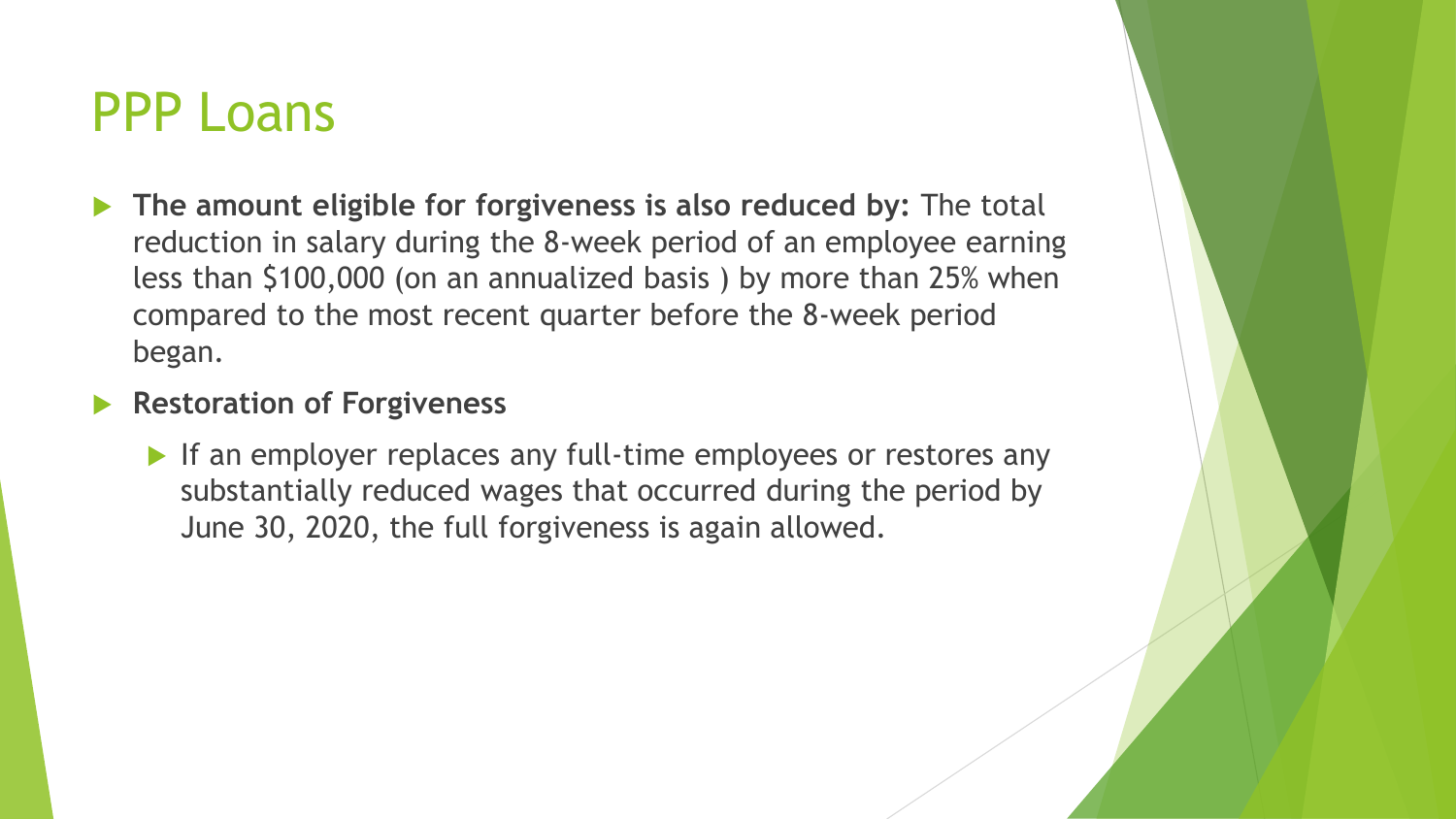- **Application for Forgiveness Must Include:**
	- ▶ Documentation verifying the number of full-time equivalent employees on payroll and pay rates for the covered period (8 weeks after the loan was taken out)
	- ▶ Documentation verifying payments on mortgages, rent and utilities
	- $\blacktriangleright$  A certification that the information is true and correct, and that the amount of forgiveness requested was used to retain employees.
- Lenders may request SBA purchase the expected forgiveness amount of PPP loan at end of the 7<sup>th</sup> week following loan origination.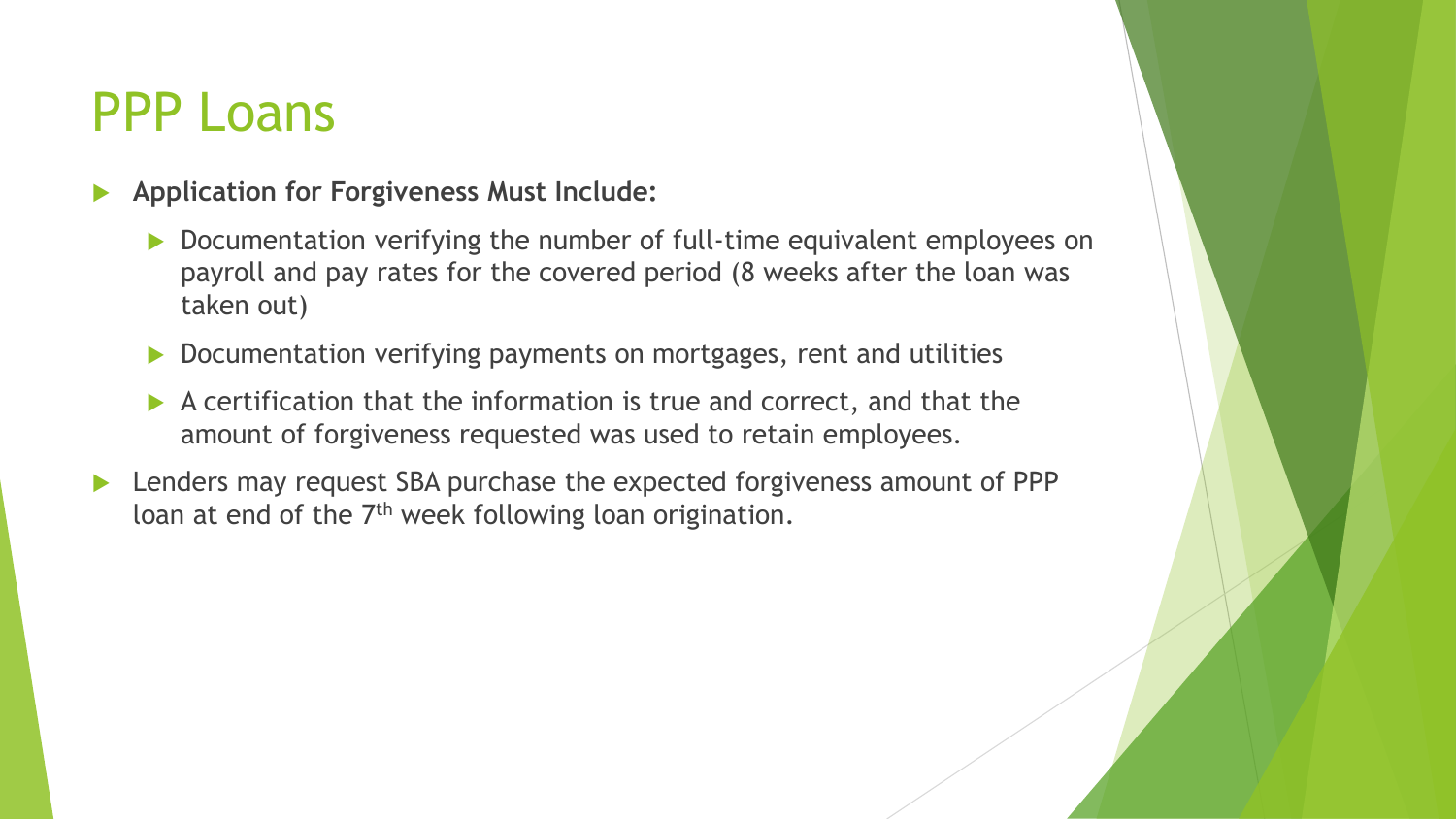# Questions & Answers from Webinar

#### **How do you count part-time employees when estimating payroll?**

- Guidance from SBA: What qualifies as "payroll costs?" Payroll costs consist of compensation to employees (whose principal place of residence is the United States) in the form of salary, wages, commissions, or similar compensation; cash tips or the equivalent (based on employer records of past tips or, in the absence of such records, a reasonable, good-faith employer estimate of such tips); payment for vacation, parental, family, medical, or sick leave; allowance for separation or dismissal; payment for the provision of employee benefits consisting of group health care coverage, including insurance premiums, and retirement; payment of state and local taxes assessed on compensation of employees; and for an independent contractor or sole proprietor, wage, commissions, income, or net earnings from self-employment or similar compensation.
- General conclusion from Legal Counsel: Part-time employee costs should be included.